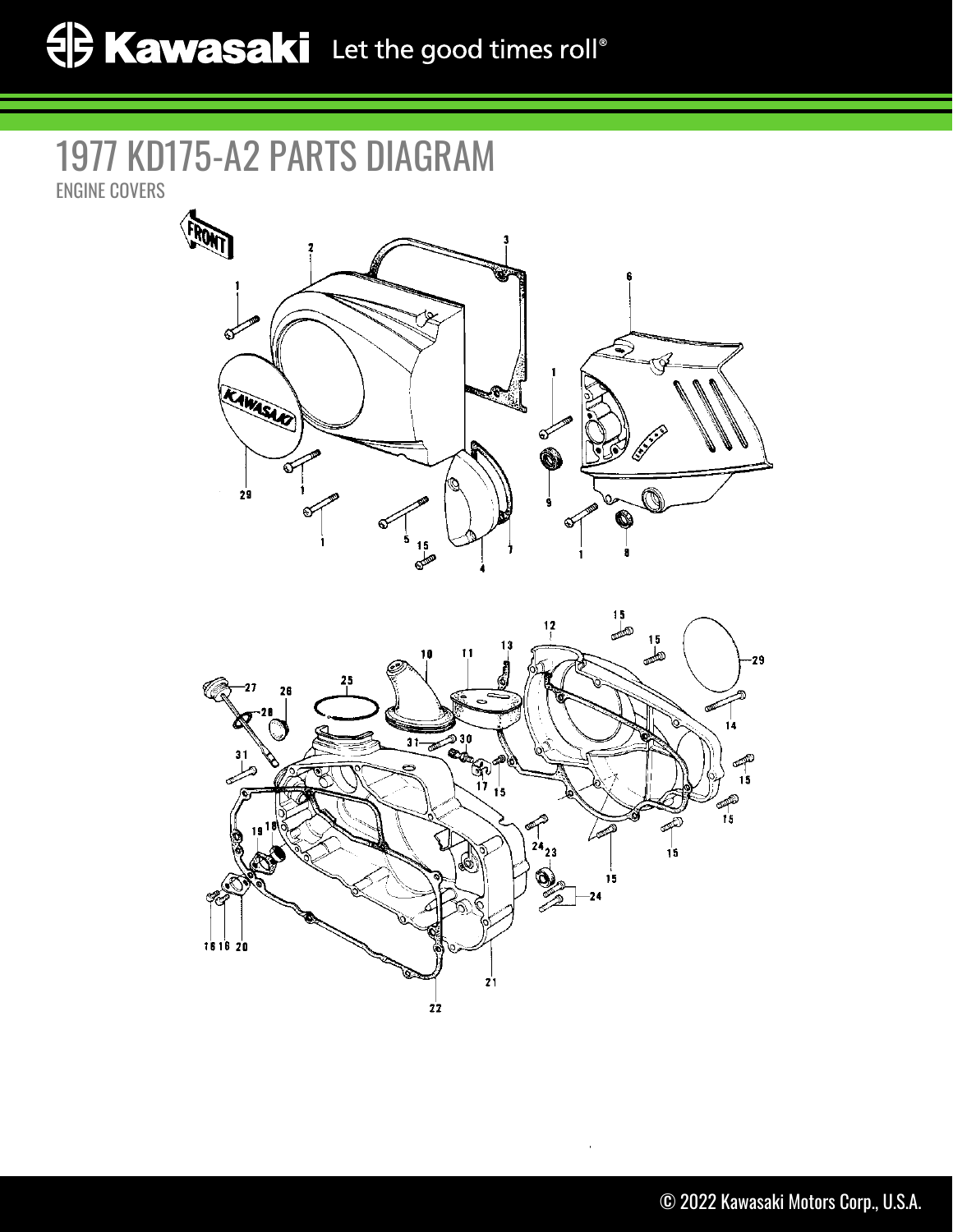## 1977 KD175-A2 PARTS LIST

ENGINE COVERS

| <b>ITEM NAME</b>                   | <b>PART NUMBER</b> | <b>QUANTITY</b> |
|------------------------------------|--------------------|-----------------|
| SCREW PAN HEAD 6X45 (Ref # 1)      | 220B0645           |                 |
| COVER, L.H ENGINE, BARE (Ref #2)   | 14031-091-2H       |                 |
| GASKET, L.H ENGINE COV (Ref # 3)   | 14045-024          |                 |
| COVER, CLUTCH RELESE (Ref #4)      | 14030-065-2H       |                 |
| SCREW PAN HEAD 6X80 (Ref # 5)      | 220B0680           |                 |
| COVER, FRONT CHAIN, BAR (Ref #6)   | 14026-031-2H       |                 |
| GASKET, CLUTCH REL COV (Ref #7)    | 14049-005          |                 |
| SEAL-OIL (Ref #8)                  | 92049-1249         |                 |
| OIL SEAL, VC7205 (Ref # 9)         | 92052-013          |                 |
| CAP, CARBURETOR (Ref # 10)         | 14038-045          |                 |
| CAP, CARBURETOR (Ref # 11)         | 14038-044          |                 |
| CAP, CLUTCH RELEASE, BL (Ref # 12) | 14030-1004         |                 |
| GASKET, CARBURETOR COV (Ref # 13)  | 14048-006          |                 |
| SCREW PAN HEAD 6X85 (Ref # 14)     | 220B0685           |                 |
| SCREW PAN HEAD 6X20 (Ref # 15)     | 220B0620           |                 |
| SCREW PAN HEAD 6X12 (Ref # 16)     | 220B0612           |                 |
| HOLDER, OIL PUMP CABL (Ref #17)    | 14044-011          |                 |
| DRAIN, FUEL (Ref #18)              | 16116-006          |                 |
| GASKET, FUEL DRAIN (Ref # 19)      | 14049-006          |                 |
| CAP, FUEL DRAIN (Ref #20)          | 14028-007          |                 |
| COVER, R.H ENGINE, BARE (Ref # 21) | 14032-110-2H       |                 |
| GASKET, R.H ENGINE COV (Ref # 22)  | 14046-032          |                 |
| OIL SEAL TB16267 (Ref # 23)        | 92051-003          |                 |
| SCREW PAN HEAD 6X35 (Ref # 24)     | 220B0635           |                 |
| SPRING COIL (Ref # 25)             | 92081-047          |                 |
| CAP CARB MOUNT HOLE (Ref # 26)     | 14039-001          |                 |
| PLUG, OIL FILLER (Ref # 27)        | 16115-023          |                 |
| "0" RING, 20MM (Ref # 28)          | 670B2020           |                 |
| EMBLEM, ENGINE COVER (Ref # 29)    | 56018-205          |                 |